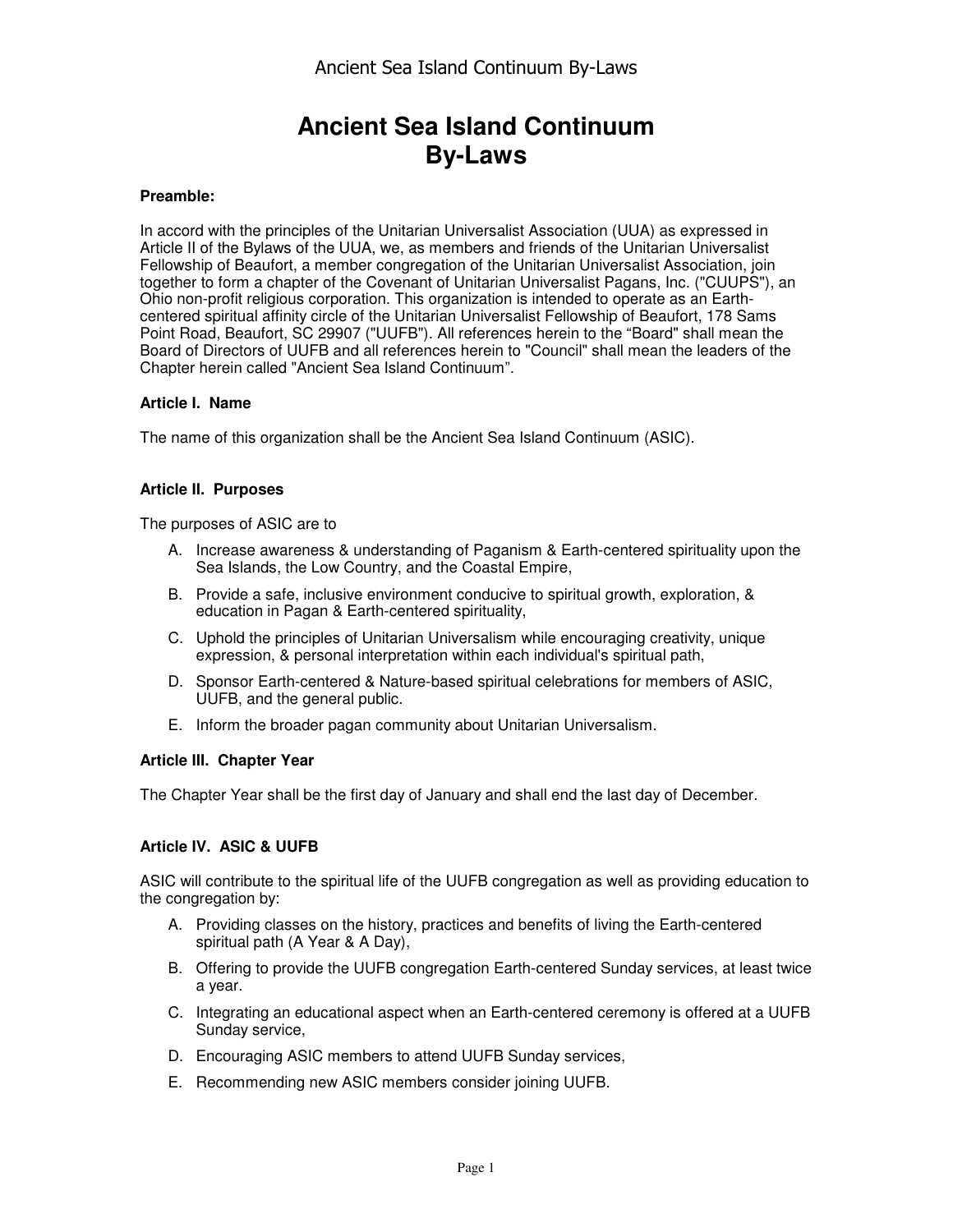## **Article V. Membership**

A. Members

Membership in ASIC, for the purpose of voting, shall be open to any individual who declares their agreement with our Purposes and ASIC-UUFB Covenant, the Unitarian Universalist Principles, and the vision statement of CUUPS by signing the membership roster in the Sea Island Grimoire (SIG), and meets one of the following criteria:

- 1. A member in good standing, of both UUFB and CUUPS.
- 2. Self-declared Pagan-identified members of UUFB.
- 3. CUUPS members who live in the Sea Islands, the Low Country, or the Coastal Empire.
- 4. One of the thirteen founders of the Ancient Sea Island Continuum
- 5. Individuals who are active in the life of ASIC. Activity in the "life of ASIC" is defined as participation, once each month in at least six months of a year, in a posted ASIC or UUFB activity.

Minors (individuals under the age of 18) may participate in non-voting ASIC activities with a notarized consent form from their parent(s) or guardian(s). The notarized document will be retained in the SIG.

- B. Privileges
	- 1. Each member will be entitled to participate in or attend all ASIC activities.
	- 2. Each member will be allowed to vote in Council elections, or to vote on matters submitted to ASIC membership.
	- 3. Each member is entitled to one vote.
- C. Annual Meeting

There shall be an annual meeting of the membership prior to or at the Imbolc Sabbat. Notice of this meeting shall be communicated to membership by the Herald at least thirty (30) days prior to the meeting.

D. Quorum and Proxies

One-third of ASIC members, represented in person or by proxy, shall constitute a quorum at a meeting. At all meetings of members, a member may vote by proxy, executed in writing by the member. Such proxy shall be filed with the ASIC Scribe before or at the time of the meeting.

E. Termination of Membership

Any member of ASIC can declare their intent to leave ASIC by notifying the Scribe, in writing.

The Council of ASIC shall have the authority to terminate any ASIC member whenever, in the Council's judgment, the best interests of ASIC will be served thereby. The issue will be decided by a 75% majority vote of the Council.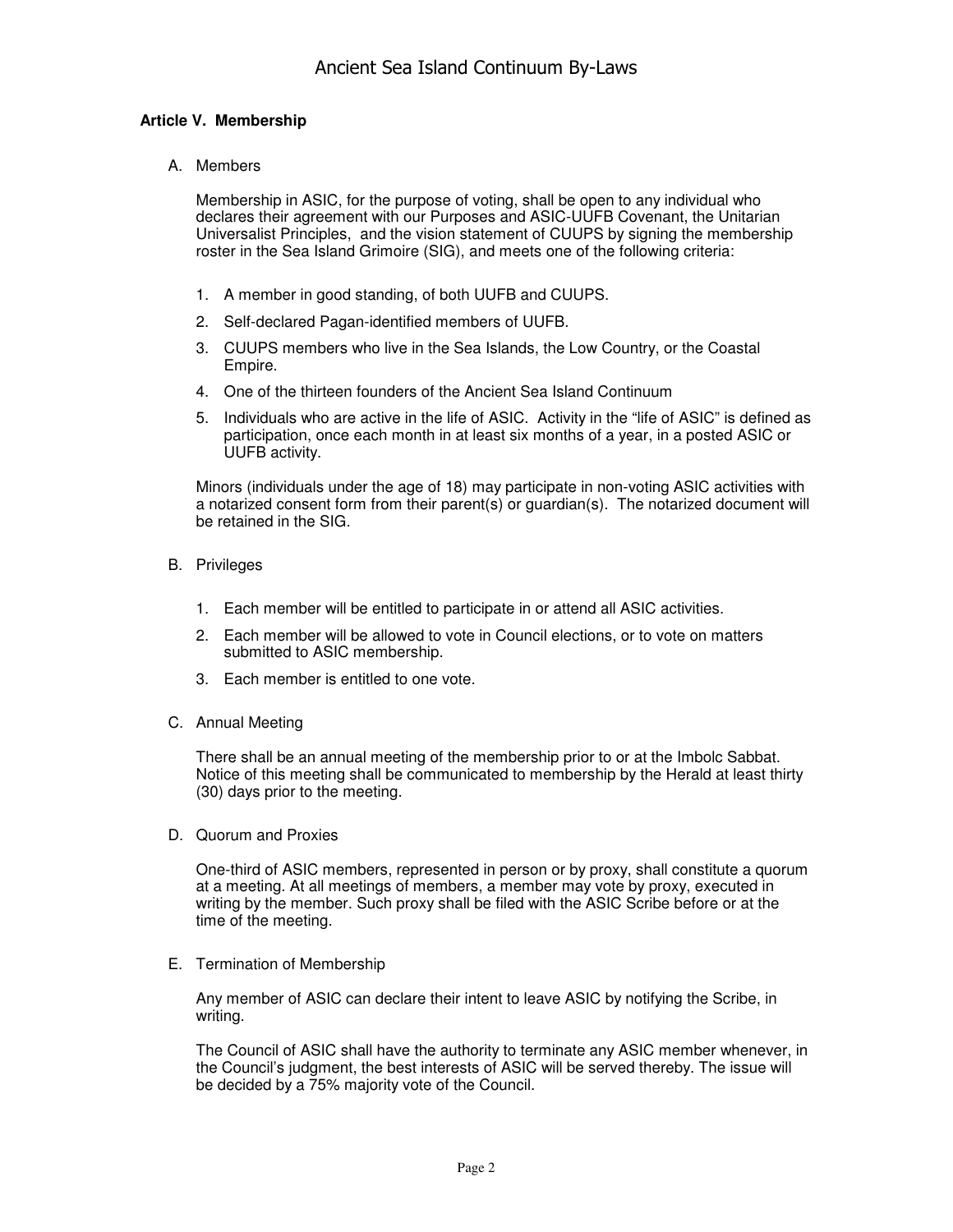## **Article VI. Governance**

A. Council

Terms of service will be for the entire Chapter Year. There is no limit to how many terms a Member may serve in a particular office. A Council member may also serve concurrently; excluding positions of backup roles, in one Council Role. Anyone desiring to serve on the Council must be considered an active member of ASIC (as described in paragraph 10) and be approved by a 2/3 majority vote of the current ASIC Council. Council responsibilities will be as follows:

B. Roles

There are six roles represented on the Council:

- 1. The Guide (or a member of the Council designated by the Guide) shall preside at all ASIC meetings; and represent ASIC in meetings with the UUFB Board and with other UUFB groups, upon their request.
- 2. The Scribe (or a member of the Council designated by the Scribe) shall take attendance and minutes at all ASIC activities; report recent and planned ASIC activities to the UUFB Program Council monthly; maintain the SIG; and update the UUFB Administrator, at least monthly, with contact information for newcomers to ASIC activities.
- 3. The Herald (or a member of the Council designated by the Herald) shall maintain social media presence for ASIC, answer ASIC e-mail; assure articles are contributed to the UUFB Headline News at least monthly; provide the UUFB Minister all content intended for electronic and print distribution outside UUFB to review and approve; ensure that ASIC activities are distributed in a timely manner through the CUUPS newsletter, local media, and social media.
- 4. The Merchant (or a member of the Council designated by the Merchant) shall be responsible for providing appropriate signage on behalf of ASIC to receive funds at all ASIC activities; documenting and depositing all received funds per UUFB policy; notifying the UUFB Administrator of funds received; and function as the special event coordinator.
- 5. The Guardian (or a member of the Council designated by the Guardian) shall preserve order, maintain safety, encourage right relations, work with the Herald to secure social media and email for ASIC, and report all activities with groups outside UUFB to the Scribe.
- 6. Two Shape-Shifters will serve as at-large Council members; provide additional help in any Council role for any ASIC activity (temporarily upon request by another member of the Council, or for the remainder of a term as appointed by the Council to fulfill a vacant Council role).
- C. Council Meetings

The members of the Council shall meet on a schedule of their own choosing prior to each Sabbat and such meetings shall be governed by the latest edition of Robert's Rules of Order.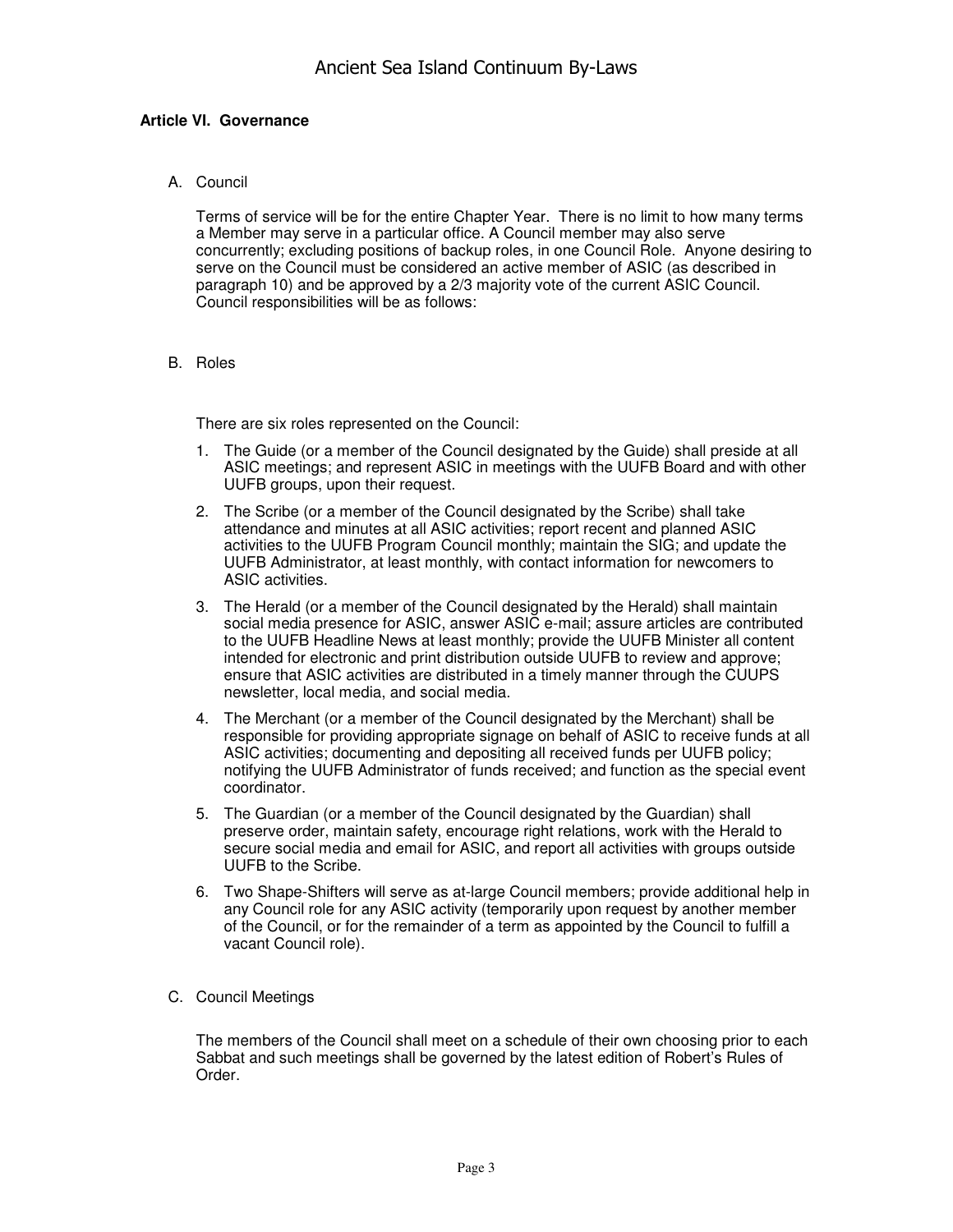D. Council Nominations and Elections

The members of ASIC shall nominate candidates to the Council pursuant to the procedures prescribed by sections 3.6 and 3.7 of the Bylaws. The election will occur at the annual meeting.

E. Resignations

A Council member of ASIC must notify the Scribe, in writing, of intent to resign.

F. Removals

A Council Member who fails to perform or whose actions are contrary to our statement of purpose may be removed from service after a reasonable mediation attempt has been made. If a settlement cannot be reached, a vote of no confidence will require 2/3 of all other active Council members. Members must be notified at least fourteen (14) days in advance of such a vote.

G. Vacancies

If a position is vacated by reassignment, resignation or removal, the Council will appoint a replacement.

#### **Article VII. Amendments**

These Bylaws may be amended by a vote of sixty percent (60%) of the ASIC membership. To be presented to the ASIC membership as a ballot item, any amendment must be either (1) approved by a majority vote of the Council voting at any Council meeting or (2) approved by initiative of six (6) members of ASIC or ten (10) percent of ASIC membership (whichever is greater). All proposed amendments to these Bylaws must be reviewed and approved by the Council. No amendment to these Bylaws shall be effective unless approved by the Council.